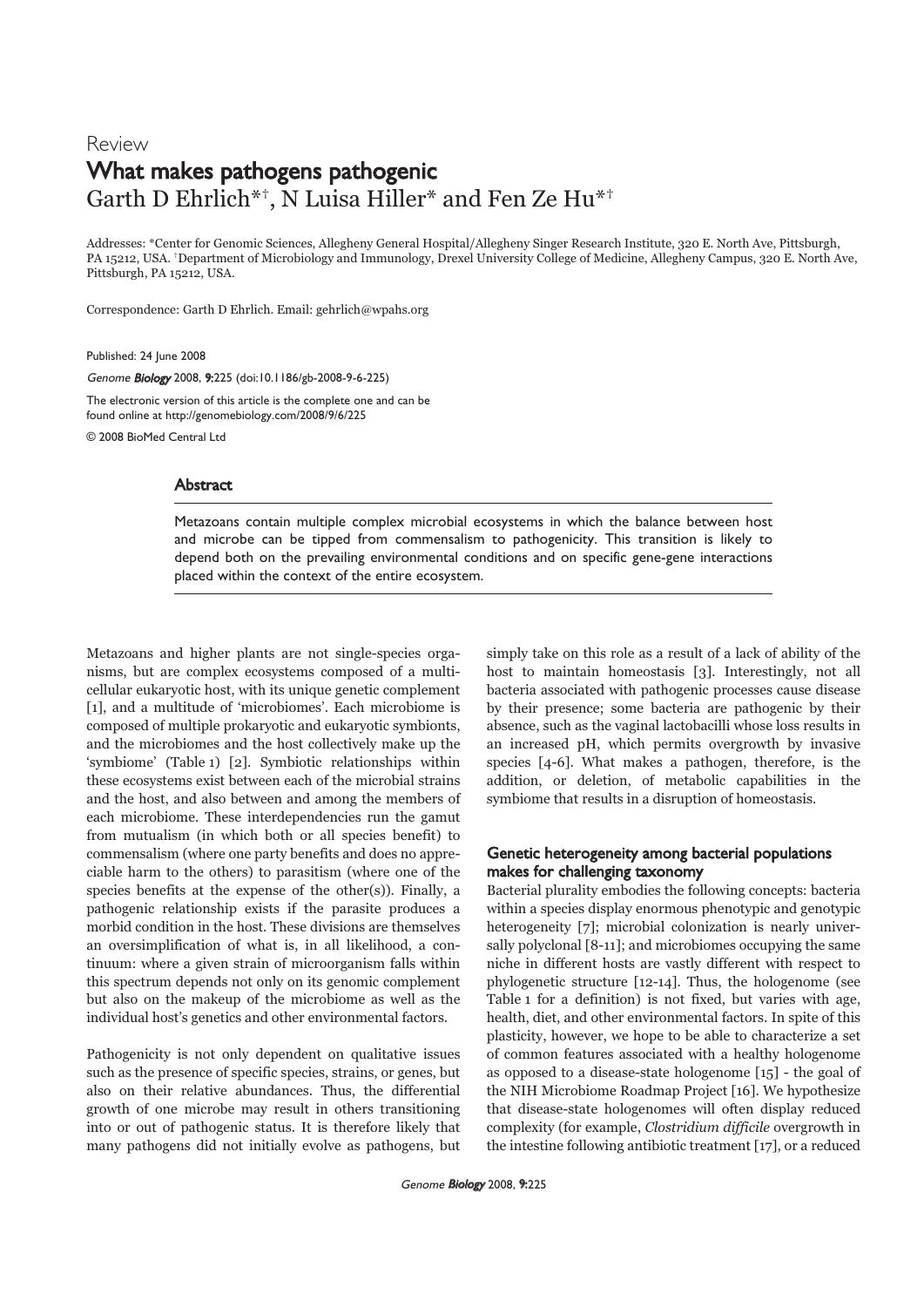#### Table 1

| Term                        | Definition                                                                                                                               | Comments                                                                                                                                                |
|-----------------------------|------------------------------------------------------------------------------------------------------------------------------------------|---------------------------------------------------------------------------------------------------------------------------------------------------------|
| Host organism               | The primary eukaryote minus all of its multiple microbiomes                                                                              |                                                                                                                                                         |
| Host genome                 | The entire genetic complement of the primary eukaryotic<br>organism that was obtained by vertical transmission                           |                                                                                                                                                         |
| Microbiome                  | An interacting group of microorganisms that share an<br>ecological niche within the host such as the gut,<br>nasopharynx or the skin [6] | Nearly all microbiomes are multispecies in character; however,<br>even within a species they tend to be polyclonal in nature [5-8]                      |
| Core genome                 | All the genes that each member of a species possesses [4]                                                                                | Specifically in bacteria and perhaps other nonsexual haploid<br>organisms (whose reproduction is not dependent on<br>chromosome synapsis and meiosis)   |
| Distributed genes           | All the genes that are not shared by all strains of a<br>species [4]                                                                     | Specifically in bacteria and perhaps other nonsexual haploid<br>organisms (whose reproduction is not dependent on<br>chromosome synapsis and meiosis).  |
| Supragenome or<br>pangenome | Core genome plus all of the distributed genes of a<br>species [2,31]                                                                     | Specifically for bacteria and perhaps other nonsexual haploid<br>organisms (whose reproduction is not dependent on<br>chromosome synapsis and meiosis). |
| Symbiome                    | The organismal ecosystem complete with the eukaryotic<br>host and all of its associated microbiomes                                      |                                                                                                                                                         |
| Hologenome                  | The symbiome's genome                                                                                                                    | Includes all genes from the host and all symbionts                                                                                                      |

## Definitions of some terms used in discussing microbial-host symbiosis

gut microflora associated with patients with inflammatory bowel disease [18]) in a manner analogous to damaged sites in the environment that have been shown to have reduced microbial complexity [19-21].

For many bacterial pathogens, such as the non-typeable Haemophilus influenzae (NTHi) [22,23], Pseudomonas aeruginosa [24,25], Staphylococcus aureus (RJ Boissy, unpublished data), Streptococcus agalactiae [26], and Streptococcus pneumoniae [27,28], whole-genome sequencing has shown that the supragenome is several times larger than the core genome (see Table 1 for definitions). Thus, for these species there are more distributed genes (see Table 1) than core genes. This leads to the realization that bacterial species-level diagnostics are woefully inadequate as prognosticators of disease potential. Therefore, it was not surprising that disease phenotyping for multiple independent isolates of NTHi [29] and pneumococcus (Streptococcus pneumoniae) [30] revealed a spectrum of diseases from localized chronic infections to universal lethality.

Similarly, species within the Enterobacteriaceae each reveal a broad spectrum of symbiotic relationships with their hosts. The species Escherichia coli contains both mutualistic strains that have a role in host nutrition, and other strains associated with either chronic urinary disease or acute enterohemorrhagic infections [31,32]. Similarly, pathogenic strains of Enterococcus faecium have emerged from a commensal species, as we discuss below. Whole-genome sequencing of the divergent strains in these species has

revealed massive gene loss and gene gain, resulting in intraspecies genomes that vary by more than 30% in size [32].

Bacterial species are usually defined by their 16S rRNA gene. Whereas this is useful for determining phylogenetic relationships based on vertically acquired genetic traits, it does not account for horizontally acquired traits, that is, genes acquired by transfer from other species, which are the major driving force in bacterial evolution [23]. Thus, 16S-rRNAbased phylogenies lump together strains that have widely divergent gene distributions, metabolic capabilities, and pathogenic characters [23,26,28-32,33]. A species definition based on possession of a core genome has been proposed [7], but even this is too inclusive to be useful in clinical diagnostics. With the increasing availability of wholegenome sequencing and comparative genomic hybridization (CGH), it should be possible to obtain and analyze very large amounts of bacterial genomic data, which could be crossindexed with strain-specific disease virulence information to develop effective clinical prognostic indicators.

#### Genes and gene combinations determine pathogenicity

As discussed above, within-species comparative genomics combined with disease phenotyping can identify classes of virulence genes that are associated with different pathogenic profiles [22-32]. These findings strongly implicate specific distributed genes and gene combinations as the determinants of which bacterial strains are likely to act as pathogens. Both genotypic and phenotypic heterogeneity have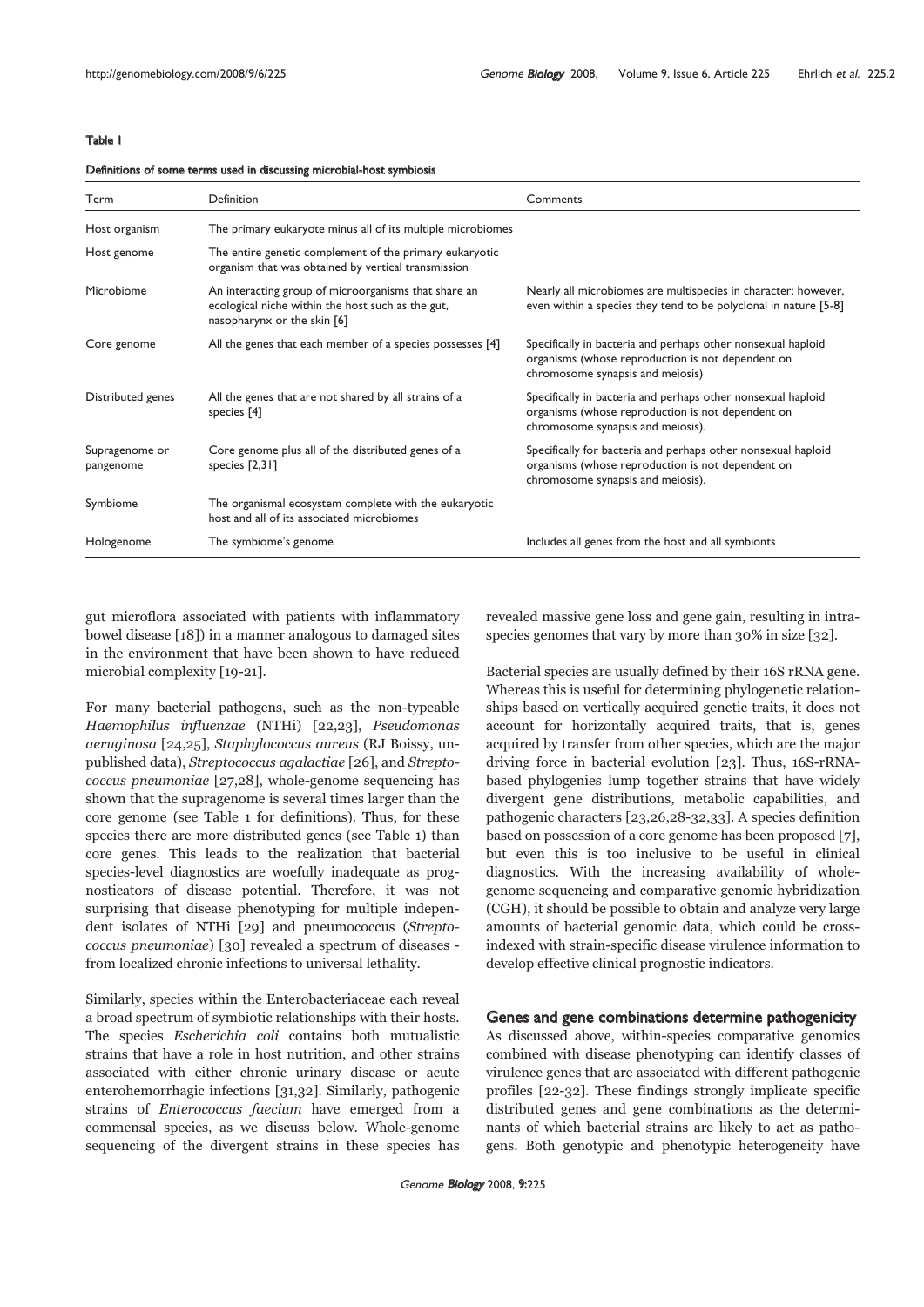been demonstrated for the pneumococcus, with some strains associated with chronic indolent infections whereas others are associated with invasive or systemic disease [30]. Similarly, the NTHi display a broad spectrum of phenotypes [29] as well as having a highly plastic genome [22,23], making it likely that correlation studies would find virulence-specific genetic and metabolic pathways.

This view is a departure from classical medical microbiology in which a species-level diagnosis is used to make a prognosis. Thus, diagnostics development would profit from large-scale bacterial genotype-phenotype correlation studies designed to provide information on the distributed genes, which are the genes most frequently associated with disease states. Such disease-associated genes may be largely confined to a single species, or may be passed among related species, or may be more widely transmitted across broader taxonomic lineages. Examples of species-specific distributed genes include the various heme-acquiring genes found among the NTHi, and the multiple IgA-cleaving proteases isolated among the pneumococci. Within the order Enterobacteriaceae, the shiga-like toxin genes have been isolated from multiple species, and at higher taxonomic levels, gene cassettes for antibiotic resistance and for natural competence (that is, the ability to take up DNA from the environment) have been passed between Gram-negative and Grampositive bacteria.

The ability to carry out whole-genome sequencing of relatively large numbers of bacterial strains using 454-based sequencing technology [34] provides a means of rapidly and inexpensively characterizing the species' core genomes and supragenomes. Once a relatively complete species supragenome is available [23,28], microarrays can be constructed containing probes for each distributed gene. These CGH arrays can then be used to interrogate the genomes of large numbers of clinical isolates with different disease phenotypes, providing the information to perform quantitative trait locus-based gene-association studies for the identification of disease-specific virulence genes. Such a statistical approach to bacterial genetics is new, as until now there have been insufficient sequence data for such an approach. The application of this technology would also provide a comprehensive means of characterizing the functional roles of the plurality of unannotated genes that exist in even the best-studied bacterial species.

# How do pathogens evolve and where do they come from?

The distributed genome hypothesis [35,36] states that bacterial pathogens arise and acquire virulence traits primarily via horizontal gene transfer (Figure 1). More recently, it has become clear that many bacteria are multicellular organisms during part of their life cycle [37], and this has led to the recognition that bacteria possess a



#### Figure 1

The distributed genome hypothesis. (a) Schematic showing the distributed (non-core) genes of a species supragenome in a population pool with individual strains below each containing the same set of core genes (green helix). (b) Schematic showing each of the strains of a species with the core genome and a unique distribution of non-core genes.

number of virulence traits that are expressed only at the population level and are not operational at the single-cell level [38]. These hypotheses are based on the observation that nearly all classes of pathogenic bacteria maintain highly energy-demanding mechanisms for accessing foreign DNA [39], in spite of the fact that most of these species maintain small genomes. The importance of this observation is that in a background of processes that favor gene deletion [40], the maintenance of multiple horizontal gene transfer mechanisms indicates that these traits are highly selected for. The distributed genome hypothesis also posits that chronic pathogens utilize the distribution of non-core genes among strains of a species as a survival strategy, whereby the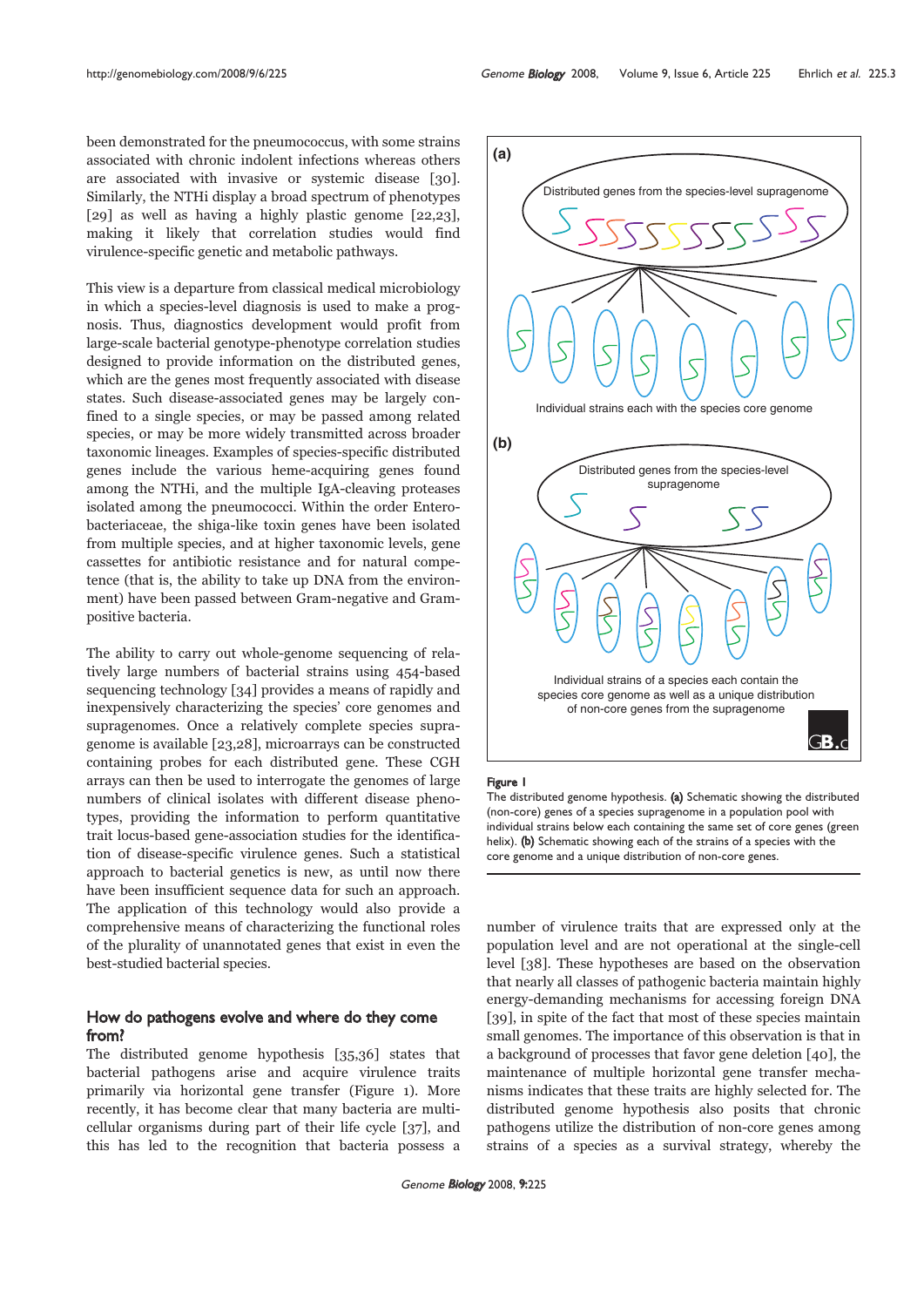continuous recombination of genetic characters between strains serves as a supra-virulence factor that improves population survival through the generation of new strains with novel combinations of genes. Thus, this population-level gene reassortment acts as a counterpoint to the adaptive immune response of vertebrates, providing a means for pathogens to constantly present the host with novel antigens obtained from any of the constituent species of the symbiome.

Many pathogenic bacteria have complex life cycles that include stages in the environment and passage through multiple hosts. These organisms, therefore, come in contact with many different selective pressures at various stages of their life cycle, and some of the adaptations that provide protection from predation or competition in one stage can induce pathogenicity in another stage. One way in which pathogens evolve is that environmental organisms acquire genes through horizontal transfer that give them an advantage within their non-pathogenic ecosystem. A classic example is the evolution of pathogenic forms of Vibrio cholerae, non-pathogenic progenitor strains of which are principally found in aquatic ecosystems. Pathogenic strains originate from non-pathogenic strains through a multistep process that includes the acquisition of the type IV toxin-coregulated pilus (TCP). This acquisition is followed by infection with the filamentous phage  $CTX\varphi$ , which uses the pilus as a point of entry and provides the genes encoding cholera toxin [41]. Studies of cholera epidemics suggest that this general series of genomic rearrangements occurs independently in each epidemic in response to competition among extant environmental strains. These studies led Faruque et al. [41] to hypothesize that "continual emergence of new toxigenic strains and their selective enrichment during cholera outbreaks constitute an essential component of the natural ecosystem for the evolution of epidemic V. cholerae strains to ensure its continued existence."

Legionella pneumophila, a bacterium that lives intracellularly, also probably evolved its pathogenic characters outside the human host. In humans, L. pneumophila grows and replicates in human alveolar macrophages to cause pneumonia, particularly in immunocompromised hosts. The ability to live within phagocytic cells is the critical virulence factor for this organism and is encoded by the icm/dot secretion system [42], which originally evolved to permit the bacterium's survival within free-living grazing protozoa. Similarly, E. coli O157, although notorious as a highly virulent enterohemorrhagic pathogen of humans, is primarily a commensal microorganism of cattle that also lives in the environment. Although E. coli O157 can be transmitted from person to person, this is not its principal means of propagation; thus, it is likely that its virulence in humans is a byproduct of other evolutionary forces. Many E. coli strains, including O157, that contain a lambda-like prophage carrying the shiga-like toxin genes  $(stx)$  have been shown to have a survival advantage in the presence of the ubiquitous

bactivorous protozoan Tetrahymena pyriformis [43]. These investigations showed that most of the survival advantage of the stx-containing strains can be attributed to better survival within the protozoan's food vacuoles. Thus, for both L. pneumophila and O157 it would appear that the primary virulence factors associated with human disease actually evolved to play a critical role in the organisms' survival in other stages of their life cycles. Interestingly, however, the shiga toxin of O157 causes diarrhea in humans, which could lead to increased spread of this strain through fecal contamination. Thus, it is tempting to speculate that acquisition of shiga toxins may be under multiple unrelated evolutionary pressures.

Competition among microorganisms can also generate strains that are pathogenic in their host as a side effect of the intermicrobial arms race. Microorganisms rarely live in isolation, and the myriad interactions amongst co-colonizing species and strains impose a constant selective pressure that ensures the continual evolution of new strains. Thus the same bacterial horizontal gene transfer mechanisms that provide a counterpoint to the host's adaptive immune response also serve to generate more competitive strains for interspecies competition, with some of these antibacterial mechanisms also resulting in increased virulence towards the host. There is abundant evidence that the numerous bacterial species colonizing the human respiratory mucosa are in competition with each other. Both NTHi and the pneumococcus form biofilms on the middle-ear mucosa that are associated with chronic otitis media but, even when both species are present in the same sample, they do not form mixed biofilms [44]. NTHi can also induce an anti-pneumococcal host response during mixed infections that is characterized by increased recruitment of neutrophils into the paranasal spaces [45]. This favors  $H$ . *influenzae* - in spite of the fact that in mixed laboratory culture the pneumococcus predominates. Conversely, H. influenzae is competed against by S. pneumoniae. Both H. influenzae and Neisseria meningitidis use sialylation of lipooligosaccharides as a mechanism to evade host immune surveillance through mimicry, whereas S. pneumoniae expresses NanA, which desialylates the cell surface of both these bacteria [46]. NanA also alters multiple surface carbohydrates and removes sialic acid residues from human epithelial cells [47]. Disruption of NanA decreases the ability of the pneumococcus to establish a persistent infection, as it can no longer expose the sialylated host-cell receptors needed for attachment [48]. Thus, NanA plays a role in pathogenesis as well as in interspecies competition.

A single molecule is, however, not always advantageous in interactions both with the host and between competing microorganisms. The pore-forming toxin of S. pneumoniae, pneumolysin, increases access of the peptidoglycan of H. influenzae cell walls to cytoplasmic immune molecules that initiate an anti-pneumococcal response, thus providing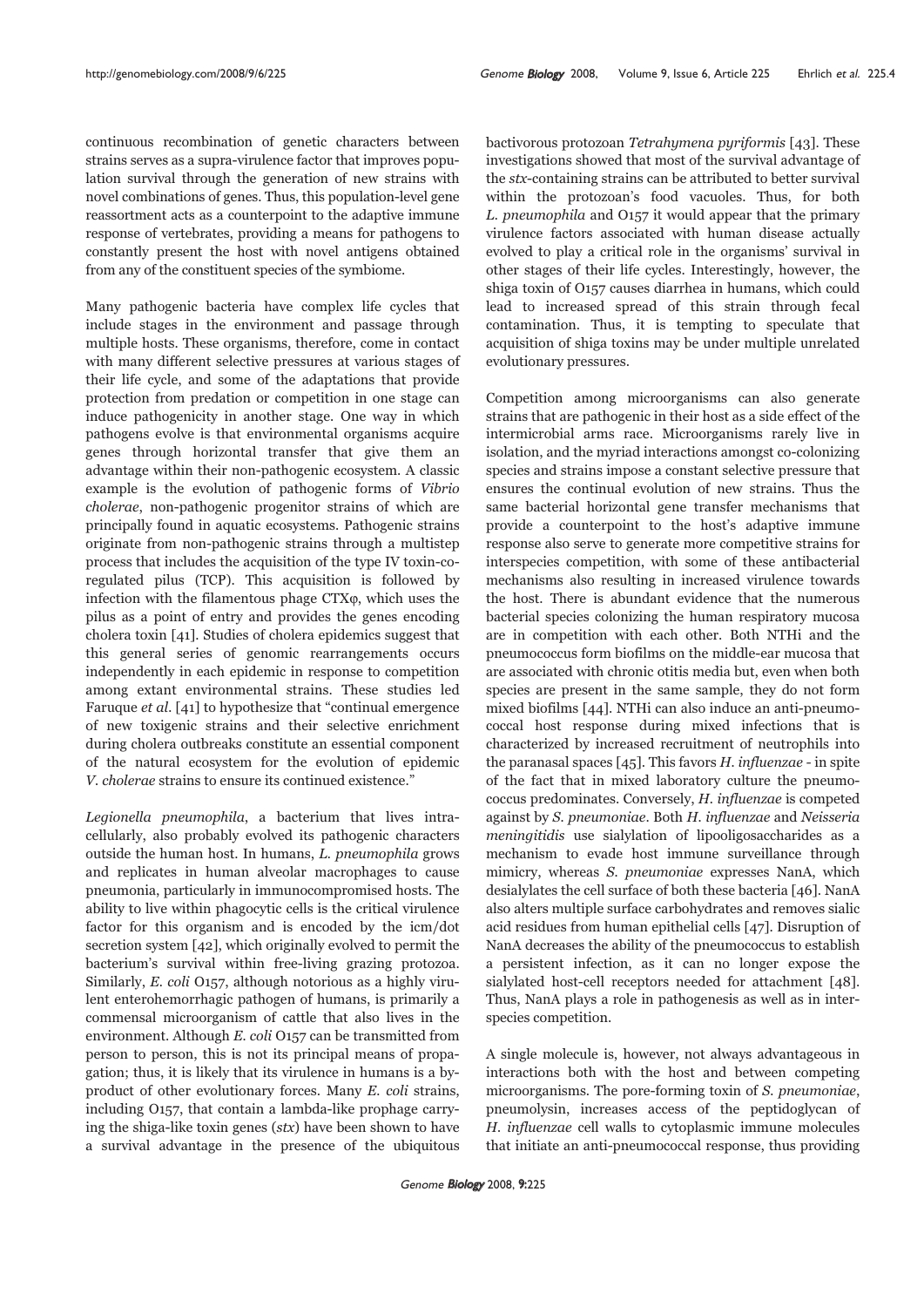an advantage to  $H$ . influenzae [49]. Thus, the balance between fitness in different environmental settings is critical when considering how pathogens evolve. Mutations that offer a fitness advantage in one environment may confer a disadvantage in another. This is perhaps best understood in respect of microbial drug resistance, where mutations that confer an advantage in the presence of drugs are often deleterious (resulting in slower growth rates) in its absence.

In the monitoring of emerging pathogens it will become increasingly important to recognize the genes and regulatory systems that facilitate transition into a new niche or that balance gene expression within a strain such that it can survive in different environments. In a recent study, Giraud and colleagues [50] created gnotobiotic mice by colonizing germ-free mice with E. coli. In each of eight independent experiments, after habituation, the bacteria were shown to have mutations in the EnvZ-OmpR twocomponent response regulator, a signal transduction system that controls an entire regulon. This strongly implicates this locus as providing a fitness advantage in this particular environment [50]. This is likely to be the case for many master regulators, and given such an important role in adaptation one might expect these genes to be mostly part of the core genome. In the pneumococcus, however, only a subset of the predicted two-component signalresponse systems are core-encoded. Thus, it remains to be determined whether the distributed two-component systems affect pneumococcal fitness under any particular environmental condition, and how the presence, absence, and mutation of these master regulators provides an advantage for one strain over another.

Many pathogens evolve in situ from species that are commensals in the eukaryotic host. This is not surprising, as these organisms are already adapted for survival within the extant symbiome and acquisition of virulence genes can produce a pathogen de novo. Examples of adaptation to a new niche selecting for virulence are commonly observed within the genus Salmonella. Salmonella enterica subspecies I is well adapted to warm-blooded vertebrates. There are more than 1,000 serotypes of this subspecies with different degrees of host adaptation. The level of host specificity among the serotypes correlates with their capacity to cause disease. Mononuclear phagocytes are barriers to the host range of S. enterica, and mechanisms enabling survival of the bacteria within these cells allow adaptation to individual host species [51]. The serotype Typhimurium is successful in mice, and survives well in murine, but not human, macrophages; the reverse is true for the serotype Typhi, which causes disease in humans. In contrast, other subspecies of S. enterica are mainly associated with cold-blooded vertebrates. It is thought that these subspecies survive in the alimentary tract of reptiles, where they are well adapted as commensal organisms [51].

Another example of pathogenic strains evolving from non-pathogenic ones via horizontal gene transfer is the case of Enterococcus faecium. This bacterium has recently evolved from a commensal into a frequently isolated nosocomial (hospital-acquired) pathogen in intensive care units [52]. Comparative genomics has shown that the pathogenic strains have arisen from multiple backgrounds, but all show evidence of having acquired insertion elements (a type of transposable element) that are not present in the commensal strains. Thus, the creation of a new environmental niche, the intensive care unit, has facilitated the evolution of a new subpopulation of this species. The degree of genetic variation among strains in the 'hospital clade' of E. faecium (as assessed by pulsed-field gel electrophoresis and multilocus sequence typing) was compared with the degree of variation among all other strains. This revealed that the diversity indices (ratio of average genetic similarities) were higher for the hospital clade [52], strongly suggesting increased genomic plasticity within this population that is likely to facilitate its further adaptation.

# Host mutations are associated with the development of bacterial pathogenicity

An example of specific host-bacterium gene combinations resulting in pathogenesis (and the evolution of a pathogen from a commensal) involves the human genetic disease cystic fibrosis. This disease is caused by mutations in the human CFTR gene that lead to the loss of a chloride channel, resulting in highly viscous pulmonary mucus that prevents the normal activity of the 'mucociliary escalator', which is designed to sweep bacteria out of the airways. The disease first becomes apparent with colonization and chronic infection by NTHi, which leads inexorably to secondary infection by the opportunistic environmental bacterium P. aeruginosa, which establishes a chronic infection involving a biofilm. The pseudomonal infection is ultimately lethal (although modern medical practice can extend life for decades). What is most interesting is that as the P. aeruginosa infection transitions from acute to chronic, there is significant evolution of the bacterial genome [53-56] that makes P. aeruginosa much more pathogenic in the lungs of cystic fibrosis patients. Proof of this hypothesis came with the observation that preadolescents with cystic fibrosis who attended the same clinics and summer camps as older adolescents with the disease were experiencing very rapid clinical progression. Molecular typing of the P. aeruginosa isolates revealed that the young children were being infected with the highly evolved chronic pathogens, adapted to the cystic fibrotic lung, from the older people [56]. In the final analysis, sequential colonization by multiple bacterial species, none of which is highly pathogenic in the healthy host, evolves into what becomes a lethal infection in the presence of a defective host gene. Thus, the cystic fibrosis lung illustrates the concept that the entire composition of the hologenome is important in defining pathogenicity and virulence.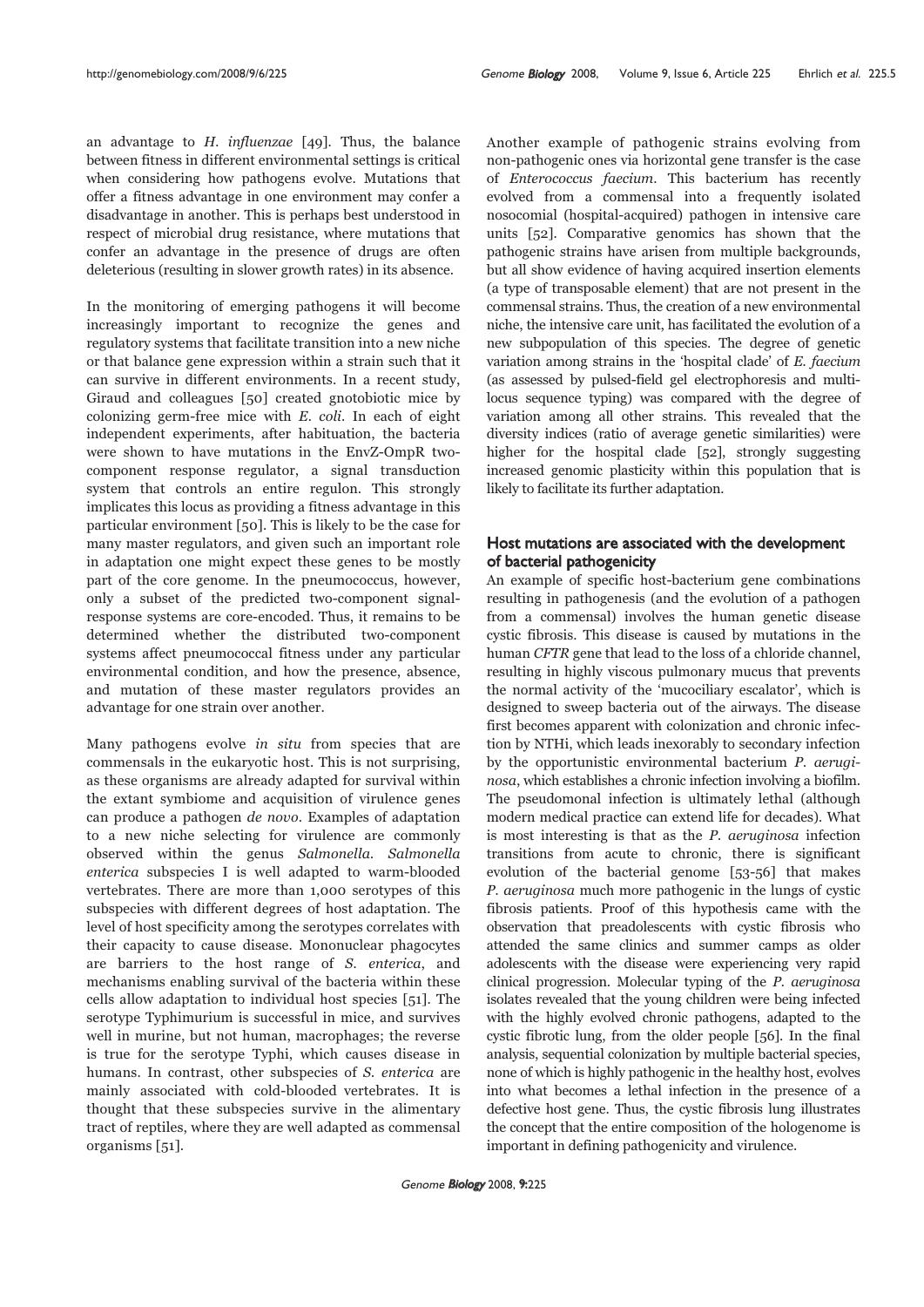Novel pathogens are constantly emerging from environmental and commensal bacterial flora as a result of competitive selective pressures and ubiquitous horizontal gene transfer. Many, perhaps most, virulence traits did not arise originally to damage the host, but rather as a means to compete with other microbes or to prevent predation, or as a means to obtain nutrients from the host. Humans come into contact with a large range of ecological niches through agriculture, aquaculture, and other harvesting, commercial and recreational activities. Given the enormous numbers of microbial species in each of these niches, and the vast size of the accessible supragenomes available to each of these species, novel pathogens are likely to be a permanent feature of human existence.

#### Acknowledgements

This work was supported by Allegheny General Hospital and Allegheny Singer Research Institute, as well as by grants from the Health Resources and Services Administration and the NIH-NIDCD: DC02148, DC04173, and DC05659. We thank Mary O'Toole for help with the preparation of this manuscript.

#### **References**

- McVean G, Spencer CC, Chaix R: Perspectives on human genetic **variation from the HapMap Project.** PLoS Genet 2005, 1:e54.
- 2. Rosenberg E, Koren O, Reshef L, Efrony R, Zilber-Rosenberg I: **The** role of microorganisms in coral health, disease and evolution. Nat Rev Microbiol 2007, 5:355-362
- 3. Goodacre R: Metabolomics of a superorganism. J Nutr 2007, 137(1) Suppl):259S-266S.
- 4. Boskey ER, Telsch KM, Whaley KJ, Moench TR, Cone RA: **Acid pro**duction by vaginal flora in vitro is consistent with the rate and extent of vaginal acidification. Infect Immun 1999, 67:5170-175.
- 5. Sobel JD. Is there a protective role for vaginal flora? Curr Infect Dis Rep 1999, 1:379-383.
- 6. Boskey ER, Cone RA, Whaley KJ, Moench TR: Origins of vaginal acidity: high D/L lactate ratio is consistent with bacteria being the **primary source.** Hum Reprod 2001, **16:**1809-1813.
- 7. Ehrlich GD, Hu FZ, Shen K, Stoodley P, Post JC: **Bacterial plurality as** a general mechanism driving persistence in chronic infections. Clin Orthop Relat Res 2005, 437:20-24.
- 8. Murphy TF, Sethi S, Klingman KL, Brueggemann AB, Doern GV: Simultaneous respiratory tract colonization by multiple strains of nontypeable Haemophilus influenzae in chronic obstructive pulmonary disease: implications for antibiotic therapy. J Infect Dis 1999, 180:404-409.
- 9. Mukundan D, Ecevit Z, Patel M, Marrs CF, Gilsdorf JR: Pharyngeal colonization dynamics of Haemophilus influenzae and Haemophilus haemolyticus in healthy adult carriers. J Clin Microbiol 2007, 45:3207-3217.
- 10. Sá-Leão R, Simões AS, Nunes S, Sousa NG, Frazão N, de Lencastre H: Identification, prevalence and population structure of non-typable Streptococcus pneumoniae in carriage samples isolated from preschoolers attending day-care centres. Microbiology 2006, 152:367-376.
- 11. Sá-Leão R, Nunes S, Brito-Avô A, Alves CR, Carriço JA, Saldanha J, Almeida JS, Santos-Sanches I, de Lencastre H: High rates of transmission of and colonization by Streptococcus pneumoniae and Haemophilus influenzae within a day care center revealed in a longitudinal study. J Clin Microbiol 2008, 46:225-234.
- 12. Ley RE, Hamady M, Lozupone C, Turnbaugh PJ, Ramey RR, Bircher JS, Schlegel ML, Tucker TA, Schrenzel MD, Knight R, Gordon JI: Evolution of mammals and their gut microbes. Science 2008, 320:1647- 1651.
- 13. Lozupone CA, Knight R: Species divergence and the measurement of microbial diversity. FEMS Microbiol Rev 2008, 32:557-578.
- 14. McKenna P, Hoffmann C, Minkah N, Aye PP, Lackner A, Liu Z, Lozupone CA, Hamady M, Knight R, Bushman FD. The macaque gut microbiome in health, lentiviral infection, and chronicenterocolitis. PLoS Pathog 2008, 4:e20.
- 15. Relman DA: New technologies, human-microbe interactions, and the search for previously unrecognized pathogens. *J Infect Dis* 2002, 186 Suppl 2:S254-S258.
- 16. Human Microbiome Project [http://nihroadmap.nih.gov/hmp]
- 17. Job ML, Jacobs NF Jr: Drug-induced Clostridium difficile-associated disease. Drug Safety 1997, 17:37-46.
- 18. Manichanh C, Rigottier-Gois L, Bonnaud E, Gloux K, Pelletier E, Frangeul L, Nalin R, Jarrin C, Chardon P, Marteau P, Roca J, Dore J: Reduced diversity of faecal microbiota in Crohn's disease revealed by a metagenomic approach. Gut 2006, 55:205-211
- 19. Müller AK, Westergaard K, Christensen S, Sørensen SJ: The diversity and function of soil microbial communities exposed to different disturbances. Microb Ecol 2002, 44:49-58.
- 20. Gans J, Wolinsky M, Dunbar J: Computational improvements reveal great bacterial diversity and high metal toxicity in soil. Science 2005, 309:1387-1390.
- 21. Curtis TP, Sloan WT: Microbiology. Exploring microbial diversity **a vast below.** *Science* 2005, **309:**1331-1333.
- 22. Shen K, Antalis P, Gladitz J, Sayeed S, Ahmed A, Yu S, Hayes J, Johnson S, Dice B, Dopico R, Keefe R, Janto B, Chong W, Goodwin J, Wadowsky RW, Erdos G, Post JC, Ehrlich GD, Hu FZ: Identification, distribution, and expression of novel (nonRd) genes in ten clinical isolates of nontypeable Haemophilus influenzae. Infect Immun 2005, 73:3479-3491.
- 23. Hogg JS, Hu FZ, Janto B, Boissy R, Gladitz J, Swierczek N, Hayes J, Keefe R, Yu S, Post JC, Hu FZ, Ehrlich GD: Characterization and modeling of the Haemophilus influenzae core and supra-genome based on the complete genomic sequences of Rd and 12 clinical nontypeable16 strains. Genome Biol 2007, 8:R103.
- 24. Shen K, Sayeed S, Antalis P, Gladitz J, Ahmed A, Dice B, Janto B, Dopico R, Keefe R, Hayes J, Johnson S, Yu S, Ehrlich,N, Jocz J, Kropp L, Tadique E, Wong R, Wadowsky RM, Slifkind M, Preston RA, Erdos G, Post JC, Ehrlich GD, Hu FZ: Extensive genomic plasticity in Pseudomonas aeruginosa revealed by identification and distribution studies of novel (nonPAO1) genes among clinical isolates. Infect Immun 2006, 74:5272-5283.
- 25. Mathee K, Narasimhan G, Valdes C, Qiu X, Matewish JM, Koehrsen M, Rokas A, Yandava CN, Engels R, Zeng E, Olavarietta R, Doud M, Smith RS, Montgomery P, White JR, Godfrey PA, Kodira C, Birren B, Galagan JE, Lory S: Dynamics of Pseudomonas aeruginosa genome evolution. Proc Natl Acad Sci USA 2008, 105:3100-3105.
- 26. Tettelin H, Masignani V, Cieslewicz MJ, Donati C, Medini D, Ward NL, Angiuoli SV, Crabtree J, Jones AL, Durkin AS, Deboy RT, Davidsen TM, Mora M, Scarselli M, Margarit y Ros I, Peterson JD, Hauser CR, Sundaram JP, Nelson WC, Madupu R, Brinkac LM, Dodson RJ, Rosovitz MJ, Sullivan SA, Daugherty SC, Haft DH, Selengut J, Gwinn ML, Zhou L, Zafar N, et al.: Genome analysis of multiple pathogenic isolates of Streptococcus agalactiae: implications for the microbial "pan-genome". Proc Natl Acad Sci USA 2005, 102:13950-13955
- 27. Shen K, Antalis P, Gladitz J, Dice B, Janto B, Keefe R, Hayes J, Ahmed A, Dopico R, Ehrlich N, Jocz J, Kropp J, Yu S, Nistico L, Greenberg D P, Barbadora K, Post JC, Ehrlich GD, Hu FZ: Characterization, distribution and expression of novel genes among eight clinical isolates of Streptococcus pneumoniae. Infect Immun 2006, 74:321-330.
- 28. Hiller NL, Janto B, Hogg JS, Boissy R, Yu S, Powell E, Keefe R, Ehrlich NE, Shen K, Hayes J, Barbadora K, Klimke W, Dernovoy D, Tatusova T, Parkhill J, Bentley SD, Post, JC, Ehrlich GD, Hu FZ: Comparative genomic analyses of seventeen streptococcus pneumoniae strains: insights into the pneumococcal supragenome. *| Bacteriol* 2007, 189:8186-8195.
- 29. Buchinsky FJ, Forbes M, Hayes J, Hu FZ, Greenberg P, Post JC, Ehrlich GD: Phenotypic plurality among clinical strains of nontypeable Haemophilus influenzae determined by symptom severity in the Chinchilla laniger model of otitis media. BMC Microbiol 2007, 7:56.
- 30. Forbes ML, Horsey E, Hiller NL, Buchinsky FJ, Hayes JD, Compliment JM, Hillman T, Ezzo S, Shen K, Keefe R, Barbadora K, Post JC, Hu FZ, Ehrlich GD: Strain-specific virulence phenotypes of Streptococcus pneumoniae assessed using the Chinchilla laniger model of otitis media. PLoS ONE 2008, 3:e1969.
- 31. Kaper JB, Nataro JP, Mobley HL: Pathogenic Escherichia coli. Nat Rev Microbiol 2004, 2:123-140.